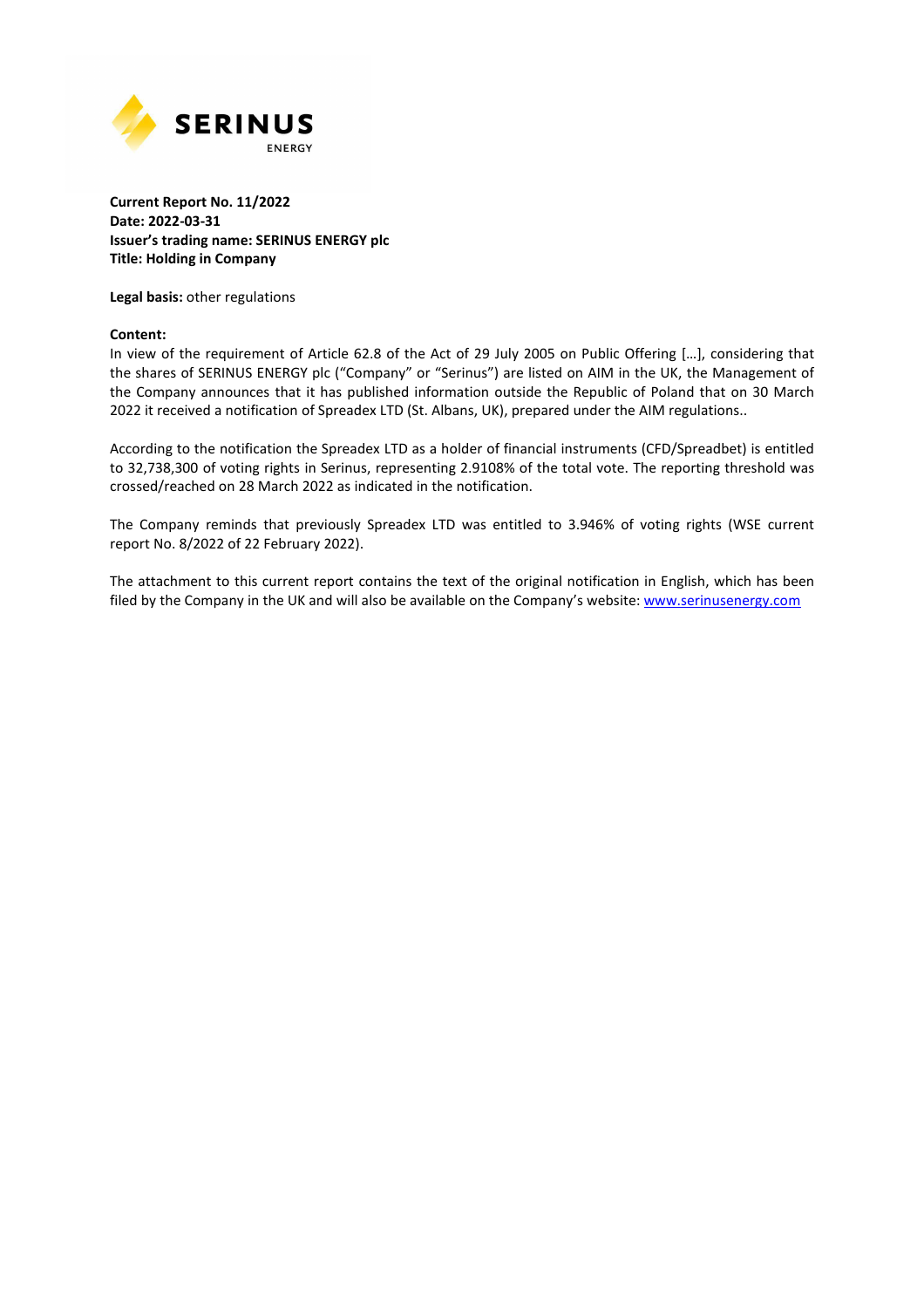TR-1: Standard form for notification of major holdings

**1. Issuer Details** 

### **ISIN**

JE00BF4N9R98

#### **Issuer Name**

SERINUS ENERGY PLC

### **UK or Non-UK Issuer**

UK

### **2. Reason for Notification**

An acquisition or disposal of financial instruments

### **3. Details of person subject to the notification obligation**

#### **Name**

Spreadex LTD

### **City of registered office (if applicable)**

St. Albans

### **Country of registered office (if applicable)**

United Kingdom

**4. Details of the shareholder** 

**Full name of shareholder(s) if different from the person(s) subject to the notification obligation, above** 

**City of registered office (if applicable)** 

## **Country of registered office (if applicable)**

**5. Date on which the threshold was crossed or reached** 

28-Mar-2022

**6. Date on which Issuer notified** 

30-Mar-2022

**7. Total positions of person(s) subject to the notification obligation** 

| % of voting<br>rights attached<br>to shares (total<br>of $8.A$ ) | % of voting rights<br>through financial<br>instruments<br>(total of 8.B $1 +$<br>8.B.2) | <b>Total of both</b><br>in $% (8.A +$<br>8.B) | <b>Total number of</b><br>voting rights<br>held in issuer |
|------------------------------------------------------------------|-----------------------------------------------------------------------------------------|-----------------------------------------------|-----------------------------------------------------------|
|------------------------------------------------------------------|-----------------------------------------------------------------------------------------|-----------------------------------------------|-----------------------------------------------------------|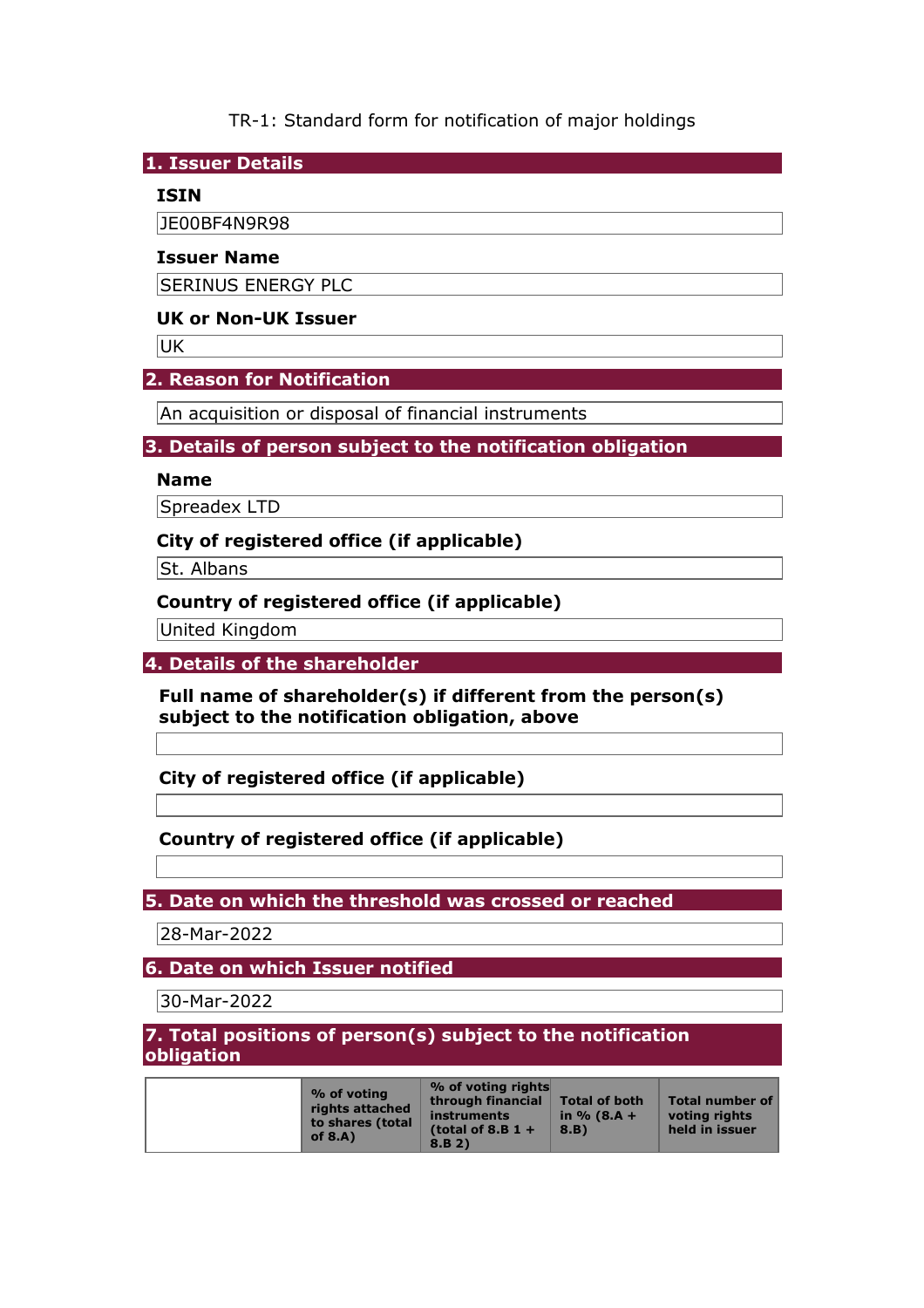| Resulting<br>situation on the<br>date on which<br>threshold was<br>crossed or<br>reached | 0.000000 | 2.910800 | 2.910800 | 32738300 |
|------------------------------------------------------------------------------------------|----------|----------|----------|----------|
| Position of<br>previous<br>notification (if<br>applicable)                               | 0.000000 | 3.946000 | 3.946000 |          |

#### **8. Notified details of the resulting situation on the date on which the threshold was crossed or reached**

### **8A. Voting rights attached to shares**

| <b>Class/Type of</b><br>shares ISIN<br>code(if possible) | votina riahts<br>(DTR5.1) | Number of direct Number of indirect<br>votina riahts<br>(DTR5.2.1) | $\mathcal{O}_0$ of direct<br>voting rights<br>(DTR5.1) | $\frac{1}{2}$ of indirect<br>voting rights<br>(DTR5.2.1) |
|----------------------------------------------------------|---------------------------|--------------------------------------------------------------------|--------------------------------------------------------|----------------------------------------------------------|
| Sub Total 8.A                                            |                           |                                                                    |                                                        |                                                          |

#### **8B1. Financial Instruments according to (DTR5.3.1R.(1) (a))**

| <b>Type of financial</b><br>instrument | <b>Expiration</b><br>date | <b>Exercise/conversion</b> rights that may be<br>nexted to acquired if the<br>period | <b>Number of voting</b><br>instrument is<br>exercised/converted | % of voting<br>rights |
|----------------------------------------|---------------------------|--------------------------------------------------------------------------------------|-----------------------------------------------------------------|-----------------------|
| CFD/Spreadbet                          |                           |                                                                                      | 32738300                                                        | 2.910800              |
| Sub Total 8.B1                         |                           |                                                                                      | 32738300                                                        | 2.910800%             |

#### **8B2. Financial Instruments with similar economic effect according to (DTR5.3.1R.(1) (b))**

| <b>Type of</b><br>financial<br>instrument | <b>Expiration</b><br>date | $\mathsf{Exercise}/\mathsf{conversion}$<br>period | <b>Physical or cash</b><br><b>settlement</b> | Number of<br>voting rights | $%$ of<br>votina<br>riahts |
|-------------------------------------------|---------------------------|---------------------------------------------------|----------------------------------------------|----------------------------|----------------------------|
| Sub Total 8.B2                            |                           |                                                   |                                              |                            |                            |

#### **9. Information in relation to the person subject to the notification obligation**

 $|1$ . Person subject to the notification obligation is not controlled by any natural person or legal entity and does not control any other undertaking(s) holding directly or indirectly an interest in the (underlying) issuer.

| <b>Ultimate</b><br>controlling person undertaking | Name of<br>controlled | $\%$ of voting<br>rights if it equals through financial<br>the notifiable<br>threshold | $\sim$ of voting rights<br>or is higher than linstruments if it equals<br>$ $ or is higher than the<br>notifiable threshold | <b>Total of both if it</b><br>equals or is<br>higher than the<br>notifiable<br>threshold |
|---------------------------------------------------|-----------------------|----------------------------------------------------------------------------------------|-----------------------------------------------------------------------------------------------------------------------------|------------------------------------------------------------------------------------------|
|                                                   |                       |                                                                                        |                                                                                                                             |                                                                                          |

## **10. In case of proxy voting**

### **Name of the proxy holder**